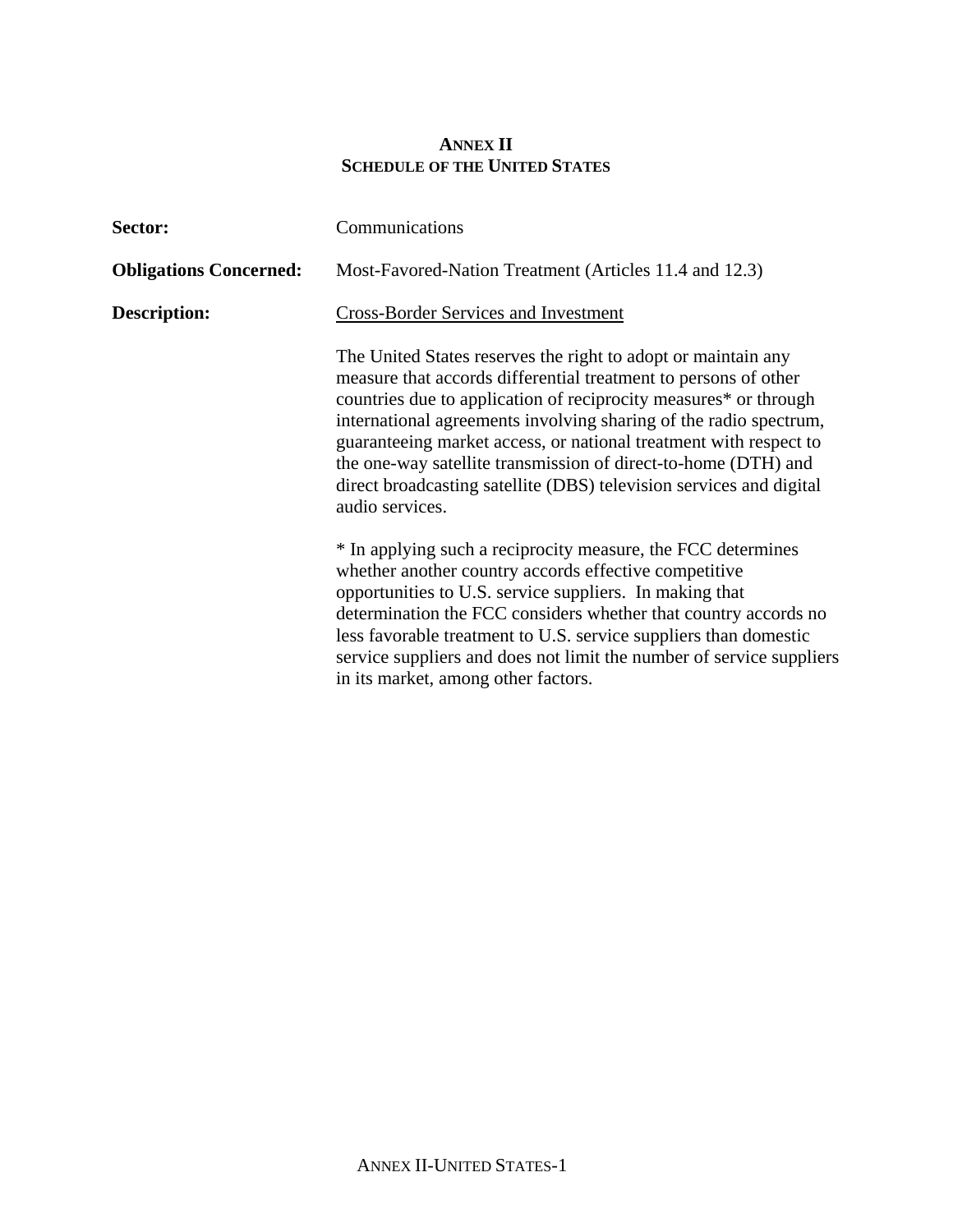|                               | Sector: | <b>Social Services</b>                                                                                                                                                                                                                                                                                                                             |
|-------------------------------|---------|----------------------------------------------------------------------------------------------------------------------------------------------------------------------------------------------------------------------------------------------------------------------------------------------------------------------------------------------------|
| <b>Obligations Concerned:</b> |         | National Treatment (Articles 11.3 and 12.2)                                                                                                                                                                                                                                                                                                        |
|                               |         | Most-Favored-Nation Treatment (Articles 11.4 and 12.3)                                                                                                                                                                                                                                                                                             |
|                               |         | Local Presence (Article 12.5)                                                                                                                                                                                                                                                                                                                      |
|                               |         | Performance Requirements (Article 11.8)                                                                                                                                                                                                                                                                                                            |
|                               |         | Senior Management and Boards of Directors (Article 11.9)                                                                                                                                                                                                                                                                                           |
| <b>Description:</b>           |         | <b>Cross-Border Services and Investment</b>                                                                                                                                                                                                                                                                                                        |
|                               |         | The United States reserves the right to adopt or maintain any<br>measure with respect to the provision of law enforcement and<br>correctional services, and the following services to the extent they<br>are social services established or maintained for a public purpose:<br>income security or insurance, social security or insurance, social |
|                               |         | welfare, public education, public training, health, and child care.                                                                                                                                                                                                                                                                                |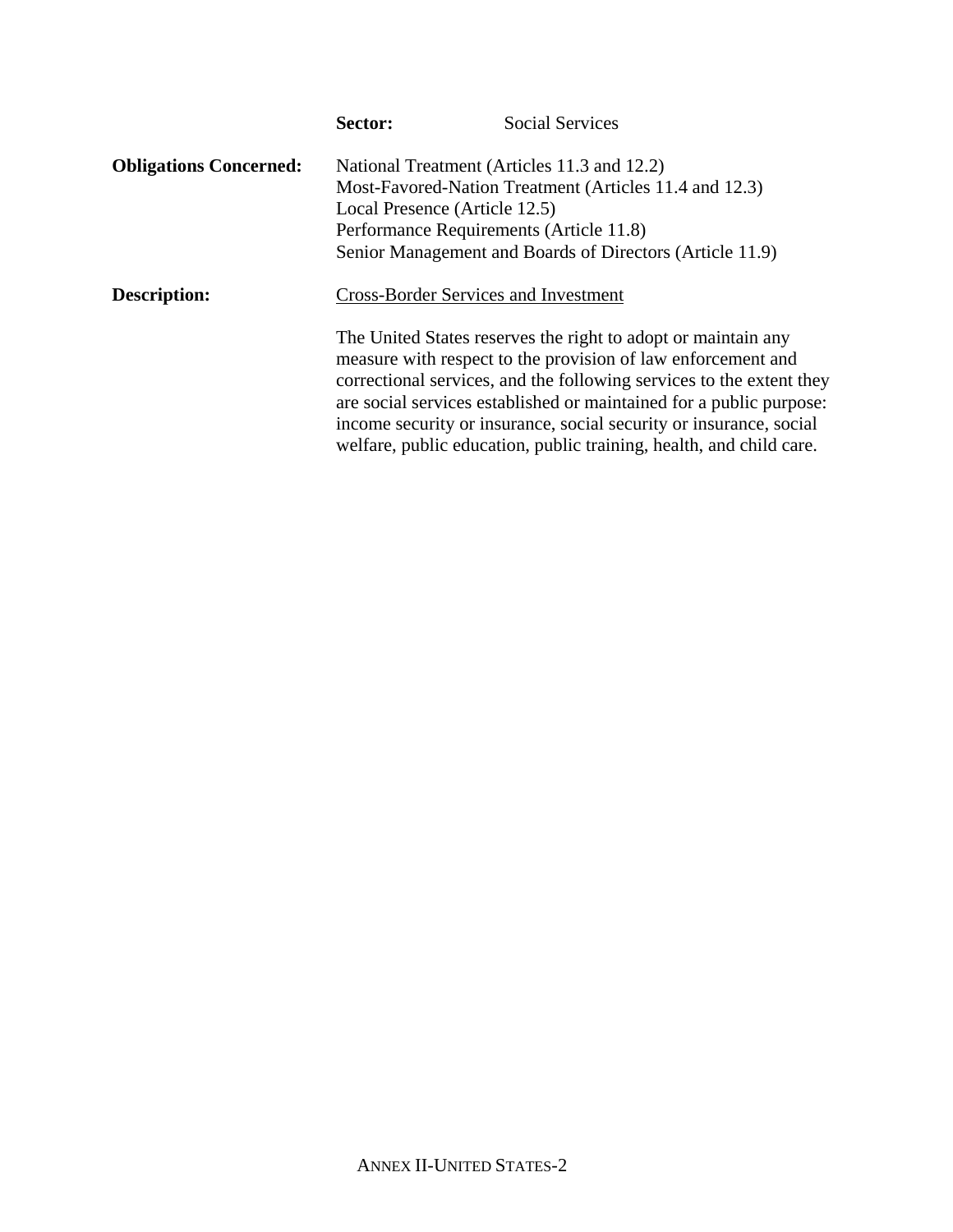| Sector:                       | <b>Minority Affairs</b>                                                                                                                                                                                                                                                                                    |
|-------------------------------|------------------------------------------------------------------------------------------------------------------------------------------------------------------------------------------------------------------------------------------------------------------------------------------------------------|
| <b>Obligations Concerned:</b> | National Treatment (Articles 11.3 and 12.2)<br>Local Presence (Article 12.5)<br>Performance Requirements (Article 11.8)<br>Senior Management and Boards of Directors (Article 11.9)                                                                                                                        |
| Description:                  | <b>Cross-Border Services and Investment</b>                                                                                                                                                                                                                                                                |
|                               | The United States reserves the right to adopt or maintain any<br>measure according rights or preferences to socially or<br>economically disadvantaged minorities, including corporations<br>organized under the laws of the State of Alaska in accordance with<br>the Alaska Native Claims Settlement Act. |
| <b>Existing Measures:</b>     | Alaska Native Claims Settlement Act, 43 U.S.C. § 1606(f) and (h)                                                                                                                                                                                                                                           |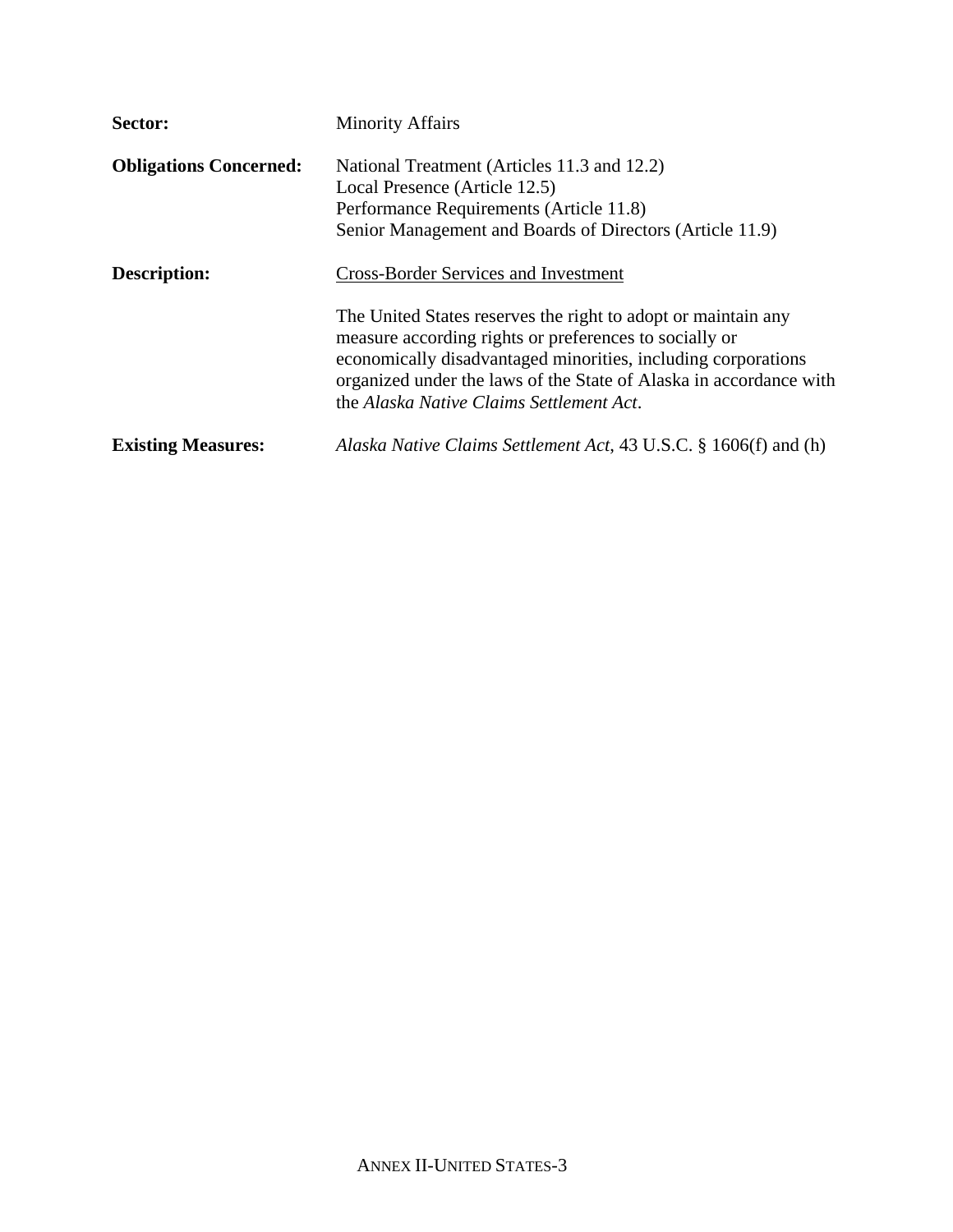| Sector:                       | Vessels    | Maritime Transportation Services and Operation of U.S.-flagged                                                                                                                                                                                                                                                                                                                         |
|-------------------------------|------------|----------------------------------------------------------------------------------------------------------------------------------------------------------------------------------------------------------------------------------------------------------------------------------------------------------------------------------------------------------------------------------------|
| <b>Obligations Concerned:</b> |            | National Treatment (Articles 11.3 and 12.2)<br>Most-Favored-Nation Treatment (Articles 11.4 and 12.3)<br>Local Presence (Article 12.5)<br>Performance Requirements (Article 11.8)<br>Senior Management and Boards of Directors (Article 11.9)                                                                                                                                          |
| <b>Description:</b>           |            | <b>Cross-Border Services and Investment</b>                                                                                                                                                                                                                                                                                                                                            |
|                               | following: | The United States reserves the right to adopt or maintain any<br>measure relating to the provision of maritime transportation<br>services and the operation of U.S.-flagged vessels, including the                                                                                                                                                                                     |
|                               | (a)        | requirements for investment in, ownership and control of,<br>and operation of vessels and other marine structures,<br>including drill rigs, in maritime cabotage services,<br>including maritime cabotage services performed in the<br>domestic offshore trades, the coastwise trades, U.S.<br>territorial waters, waters above the continental shelf, and in<br>the inland waterways; |
|                               | (b)        | requirements for investment in, ownership and control of,<br>and operation of U.S.-flagged vessels in foreign trades;                                                                                                                                                                                                                                                                  |
|                               | (c)        | requirements for investment in, ownership or control of,<br>and operation of vessels engaged in fishing and related<br>activities in U.S. territorial waters and the Exclusive<br>Economic Zone;                                                                                                                                                                                       |
|                               |            | (d) requirements related to documenting a vessel under the<br>U.S. flag;                                                                                                                                                                                                                                                                                                               |
|                               | (e)        | promotional programs, including tax benefits, available for<br>shipowners, operators, and vessels meeting certain<br>requirements;                                                                                                                                                                                                                                                     |
|                               | (f)        | certification, licensing, and citizenship requirements for<br>crew members on U.S.-flagged vessels;                                                                                                                                                                                                                                                                                    |
|                               | (g)        | manning requirements for U.S.-flagged vessels;                                                                                                                                                                                                                                                                                                                                         |
|                               |            |                                                                                                                                                                                                                                                                                                                                                                                        |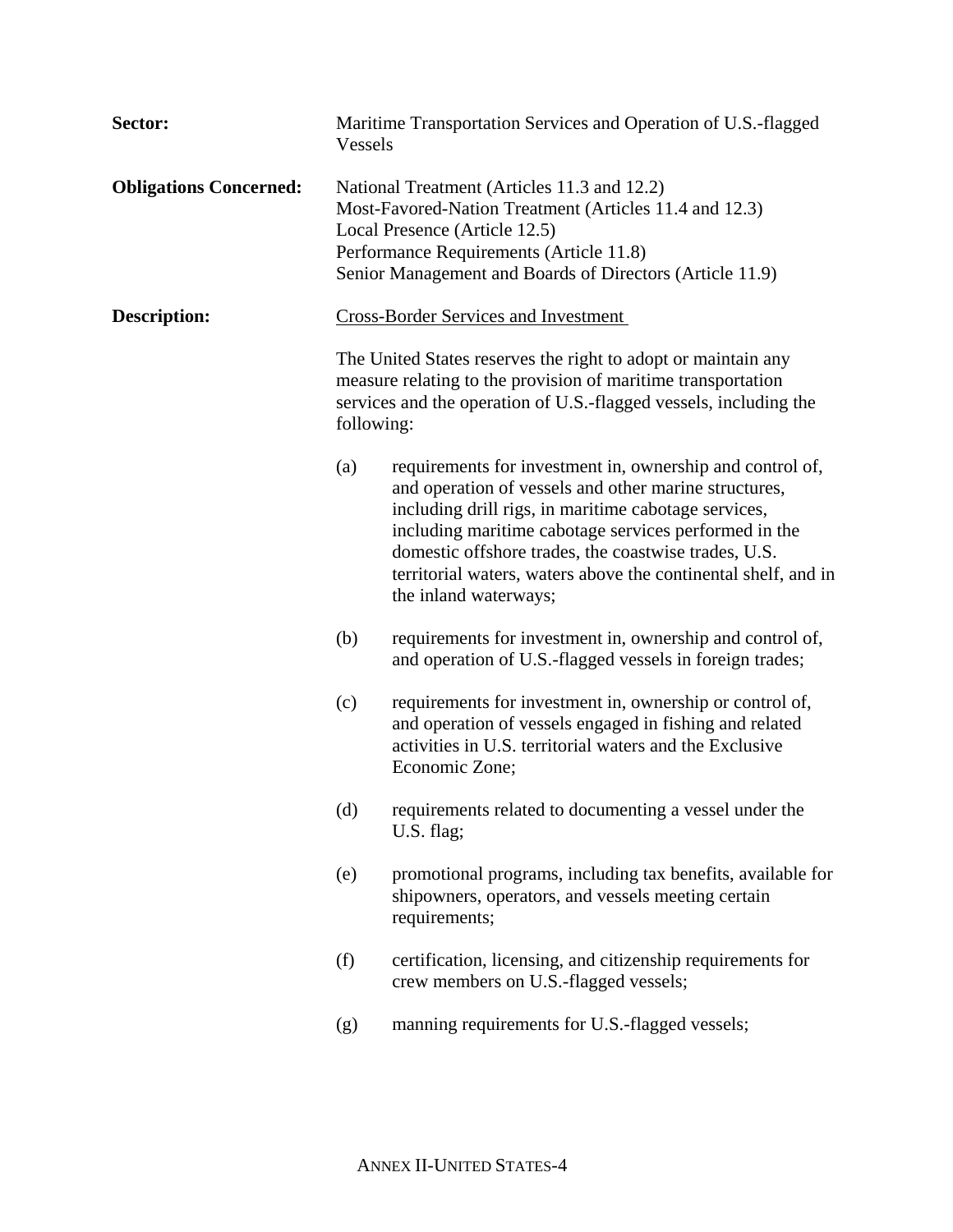- (h) all matters under the jurisdiction of the Federal Maritime  $Common:$ <sup>[1](#page-4-0)</sup>
- (i) negotiation and implementation of bilateral and other international maritime agreements and understandings;
- (j) limitations on longshore work performed by crew members;
- (k) tonnage duties and light money assessments for entering U.S. waters; and
- (l) certification, licensing, and citizenship requirements for pilots performing pilotage services in U.S. territorial waters.

 The following activities are not included in this reservation. However, the treatment in (b) is conditional upon obtaining comparable market access in these sectors from Korea:

- (a) vessel construction and repair; and
- (b) landside aspects of port activities, including operation and maintenance of docks; loading and unloading of vessels directly to or from land; marine cargo handling; operation and maintenance of piers; ship cleaning; stevedoring; transfer of cargo between vessels and trucks, trains, pipelines, and wharves; waterfront terminal operations; boat cleaning; canal operation; dismantling of vessels; operation of marine railways for drydocking; marine surveyors, except cargo; marine wrecking of vessels for scrap; and ship classification societies. For greater certainty, measures relating to the landside aspects of port activities are subject to the application of Article 23.2 (Essential Security).

 $\overline{a}$ 

<span id="page-4-0"></span><sup>&</sup>lt;sup>1</sup> The Federal Maritime Commission (FMC) is an independent agency of the U.S. government responsible for the regulation of the U.S. foreign commerce. The FMC is authorized, by section 19 of the Merchant Marine Act of 1920, to implement countermeasures to address the practices of a foreign government that create unfavorable conditions in U.S. foreign shipping trades. The FMC also has authority, under the Foreign Shipping Practices Act of 1988, to investigate and impose countermeasures when it finds any laws, rules, regulations, etc., of foreign governments, or practices of foreign maritime service suppliers, result in conditions that adversely affect the operations of U.S. carriers in the U.S. oceanborne trade, and such conditions do not exist for foreign carriers of that country under U.S. law or as a result of U.S. maritime service suppliers.

Countermeasures available to the FMC include canceling and/or suspending tariffs and service contracts, imposing fees per voyage, instructing other U.S. agencies to deny entry or refuse clearance of a vessel at U.S. ports, and taking any other measures the Federal Maritime Commission deems appropriate to address the practices in question.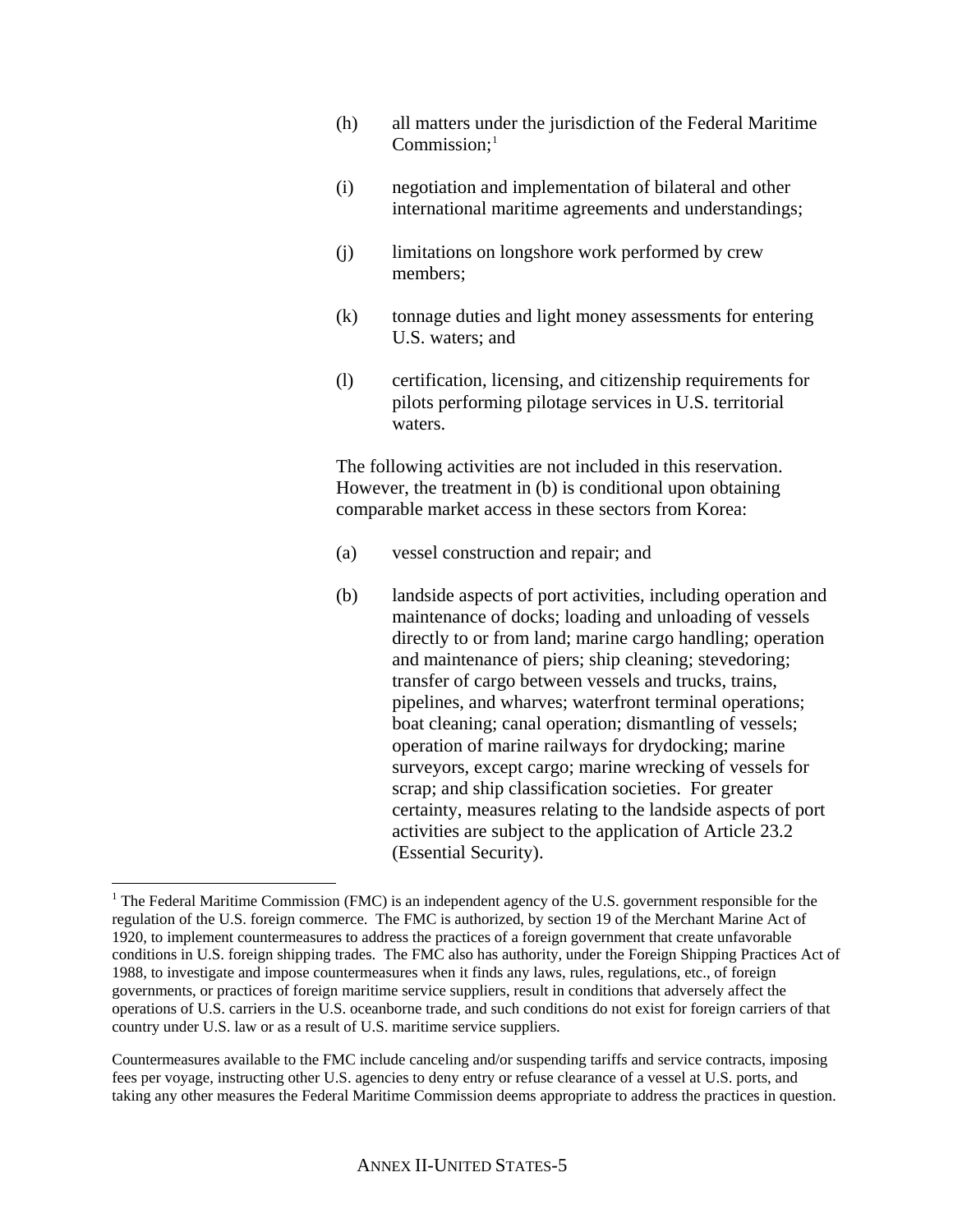**Existing Measures:** *Merchant Marine Act of 1920*, §§ 19 and 27, now codified at 46 U.S.C. §§ 12101, 12120, 12132, 42101-42109, 55102, 55105-55108, 55110, 55115-55117, 55119  *Jones Act Waiver Statute*, 64 Stat 1120, 46 U.S.C. App., note preceding Section 1  *Shipping Act of 1916*, 46 U.S.C. §§ 50501, 56101, 57109  *Merchant Marine Act of 1936*, 46 U.S.C. App. §§ 1151 et seq., 1171 et seq., and 46 U.S.C. §§ 50111, 53301-53312, 53701-53717, 53721-53725, 53731-53735, 55304, 55305, 57101, 57104, 57301-57308  *Merchant Ship Sales Act of 1946*, 50 U.S.C. App. § 1738 46 U.S.C. §§ 55109, 55111, 55118, 60301, 60302, 60304- 60306, 60312, 80104 46 U.S.C. §§ 12101 et seq. and 31301 et seq. 46 U.S.C. §§ 8904 and 31328(2)  *Passenger Vessel Act*, 46 U.S.C. § 55103 42 U.S.C. §§ 9601 et seq.; 33 U.S.C. §§ 2701 et seq.; 33 U.S.C. §§ 1251 et seq. 46 U.S.C. §§ 3301 et seq., 3701 et seq., 8103, and 12107(b)  *Shipping Act of 1984*, 46 U.S.C. §§ 40701-40706, 41107- 41109  *The Foreign Shipping Practices Act of 1988*, 46 U.S.C. §§ 42301 et seq.  *Merchant Marine Act, 1920*, 46 U.S.C. §§ 50101 et seq.  *Shipping Act of 1984*, 46 U.S.C. §§ 40101 et seq.  *Alaska North Slope*, 104 Pub. L. 58; 109 Stat. 557 Longshore restrictions and reciprocity, 8 U.S.C. §§ 1101 et seq. Vessel escort provisions, Section 1119 of Pub. L. 106-554, as amended  *Nicholson Act*, 46 U.S.C. § 55114  *Commercial Fishing Industry Vessel Anti-Reflagging Act of 1987*, 46 U.S.C. § 2101 and 46 U.S.C. § 12108 43 U.S.C. § 1841 22 U.S.C. § 1980  *Intercoastal Shipping Act*, 46 U.S.C. App. § 843 46 U.S.C. § 9302, 46 U.S.C. § 8502; Agreement Governing the Operation of Pilotage on the Great Lakes, Exchange of Notes at Ottawa, August 23, 1978, and March 29, 1979, TIAS 9445  *Magnuson Fishery Conservation and Management Act*, 16 U.S.C. §§ 1801 et seq. 19 U.S.C. § 1466  *North Pacific Anadramous Stocks Convention Act of 1972*, P.L. 102-587; *Oceans Act of 1992, Title VII*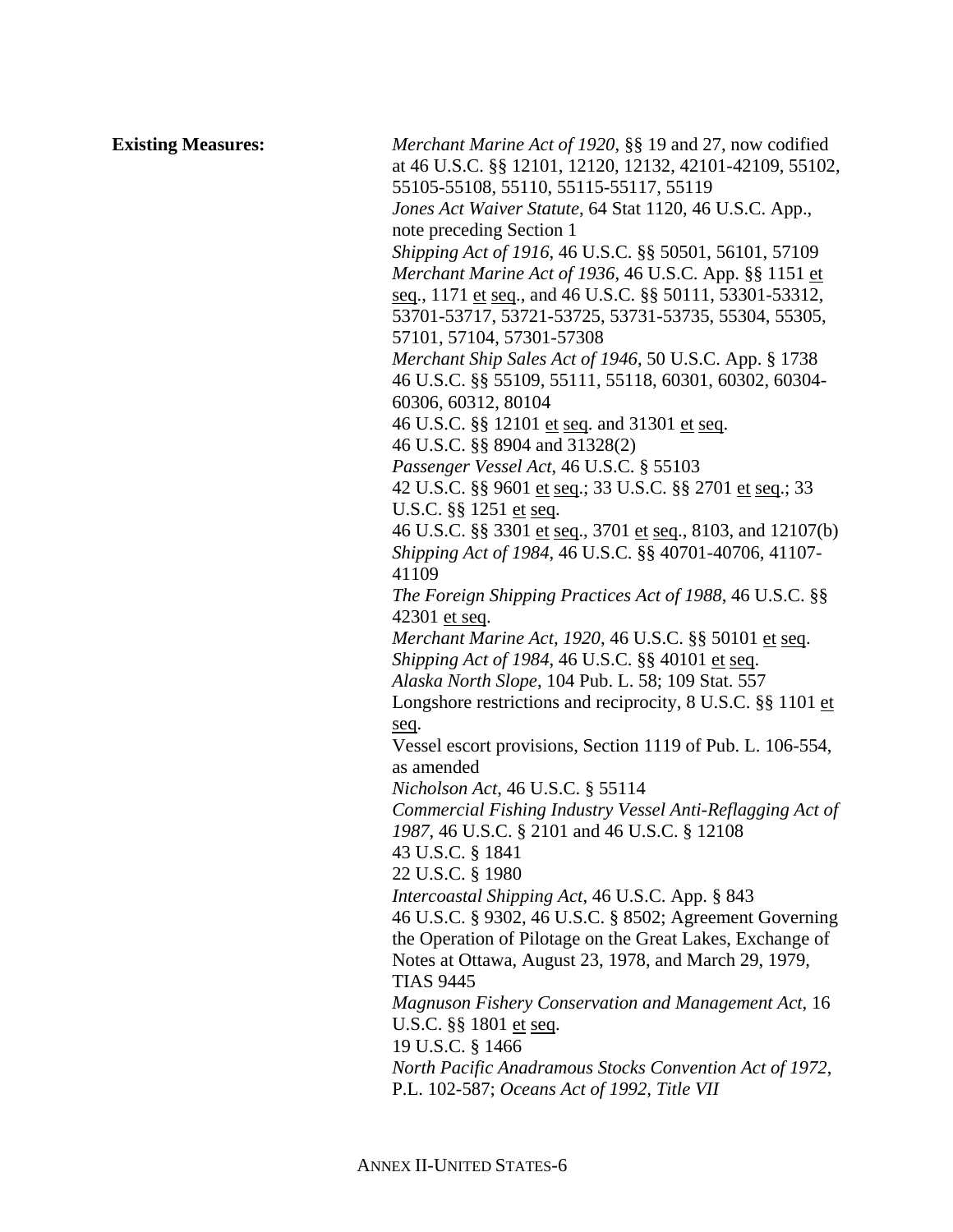*Tuna Convention Act*, 16 U.S.C. §§ 951 et seq.  *South Pacific Tuna Act of 1988*, 16 U.S.C. §§ 973 et seq.  *Northern Pacific Halibut Act of 1982*, 16 U.S.C. §§ 773 et seq.  *Atlantic Tunas Convention Act*, 16 U.S.C. §§ 971 et seq.  *Antarctic Marine Living Resources Convention Act of 1984*, 16 U.S.C. §§ 2431 et seq.  *Pacific Salmon Treaty Act of 1985*, 16 U.S.C. §§ 3631 et

seq.

 *American Fisheries Act*, 46 U.S.C. § 12102(c) and 46 U.S.C. § 31322(a)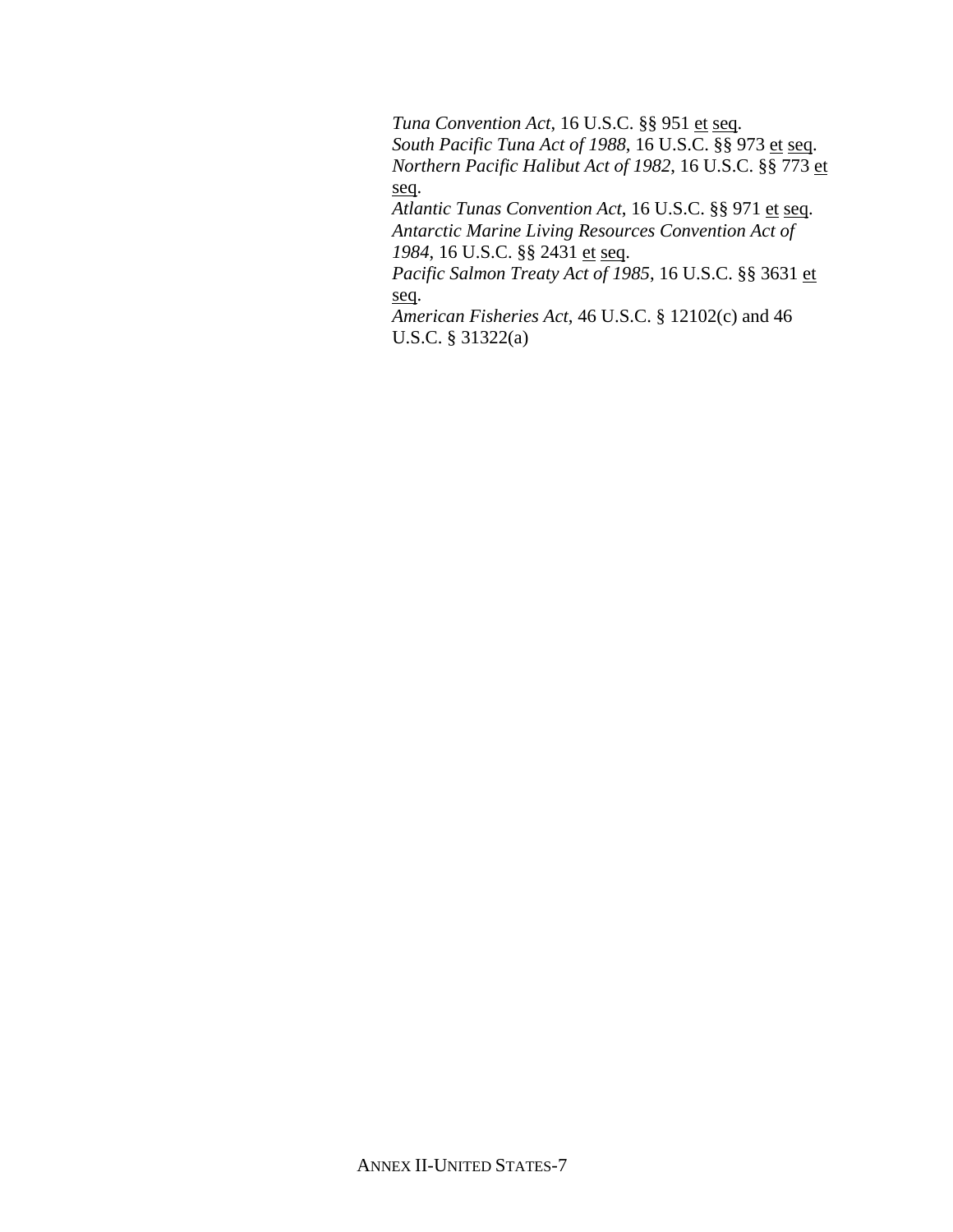| Sector:                       | All                                                                                                                                                                                                                                                                                                                                                                    |
|-------------------------------|------------------------------------------------------------------------------------------------------------------------------------------------------------------------------------------------------------------------------------------------------------------------------------------------------------------------------------------------------------------------|
| <b>Obligations Concerned:</b> | Market Access (Article 12.4)                                                                                                                                                                                                                                                                                                                                           |
| Description:                  | <b>Cross-Border Services</b>                                                                                                                                                                                                                                                                                                                                           |
|                               | The United States reserves the right to adopt or maintain any<br>measure that is not inconsistent with the United States' obligations<br>under Article XVI of the General Agreement on Trade in Services<br>as set out in the U.S. Schedule of Specific Commitments under the<br>GATS (GATS/SC/90, GATS/SC/90/Suppl.1,<br>GATS/SC/90/Suppl.2, and GATS/SC/90/Suppl.3). |
|                               | For purposes of this entry only, the U.S. Schedule of Specific<br>Commitments is modified as indicated in Appendix II-A.                                                                                                                                                                                                                                               |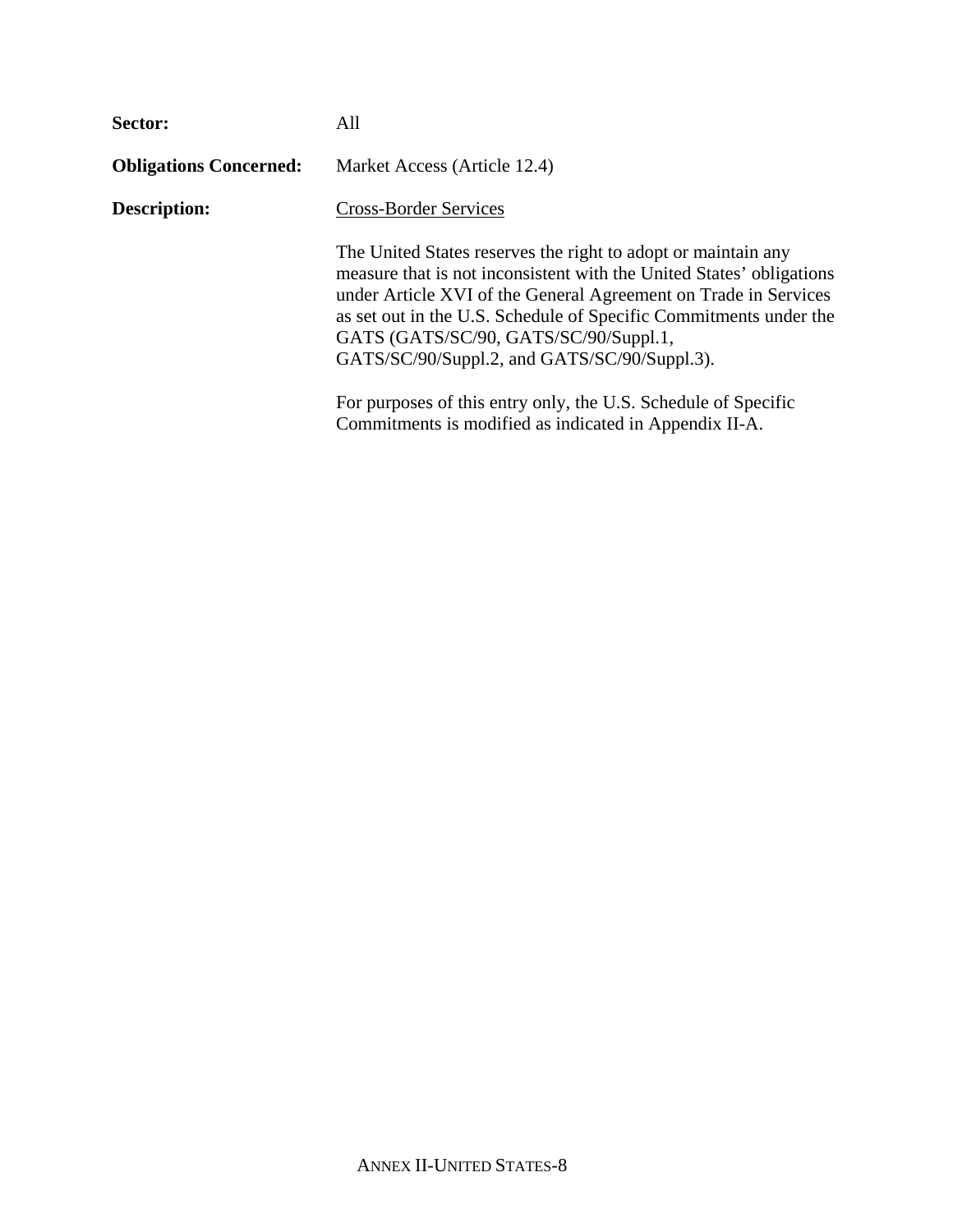| Sector:                       | All                                                                                                                                                                                                                                                                            |                                                                                                                                                                                                                                                                         |
|-------------------------------|--------------------------------------------------------------------------------------------------------------------------------------------------------------------------------------------------------------------------------------------------------------------------------|-------------------------------------------------------------------------------------------------------------------------------------------------------------------------------------------------------------------------------------------------------------------------|
| <b>Obligations Concerned:</b> |                                                                                                                                                                                                                                                                                | Most-Favored-Nation Treatment (Articles 11.4 and 12.3)                                                                                                                                                                                                                  |
| Description:                  |                                                                                                                                                                                                                                                                                | <b>Cross-Border Services and Investment</b>                                                                                                                                                                                                                             |
|                               |                                                                                                                                                                                                                                                                                | The United States reserves the right to adopt or maintain any<br>measure that accords differential treatment to countries under any<br>bilateral or multilateral international agreement in force or signed<br>prior to the date of entry into force of this Agreement. |
|                               | The United States reserves the right to adopt or maintain any<br>measure that accords differential treatment to countries under any<br>bilateral or multilateral international agreement in force or signed<br>after the date of entry into force of this Agreement involving: |                                                                                                                                                                                                                                                                         |
|                               | (a)                                                                                                                                                                                                                                                                            | aviation;                                                                                                                                                                                                                                                               |
|                               | (b)                                                                                                                                                                                                                                                                            | fisheries; or                                                                                                                                                                                                                                                           |
|                               | (c)                                                                                                                                                                                                                                                                            | maritime matters, including salvage.                                                                                                                                                                                                                                    |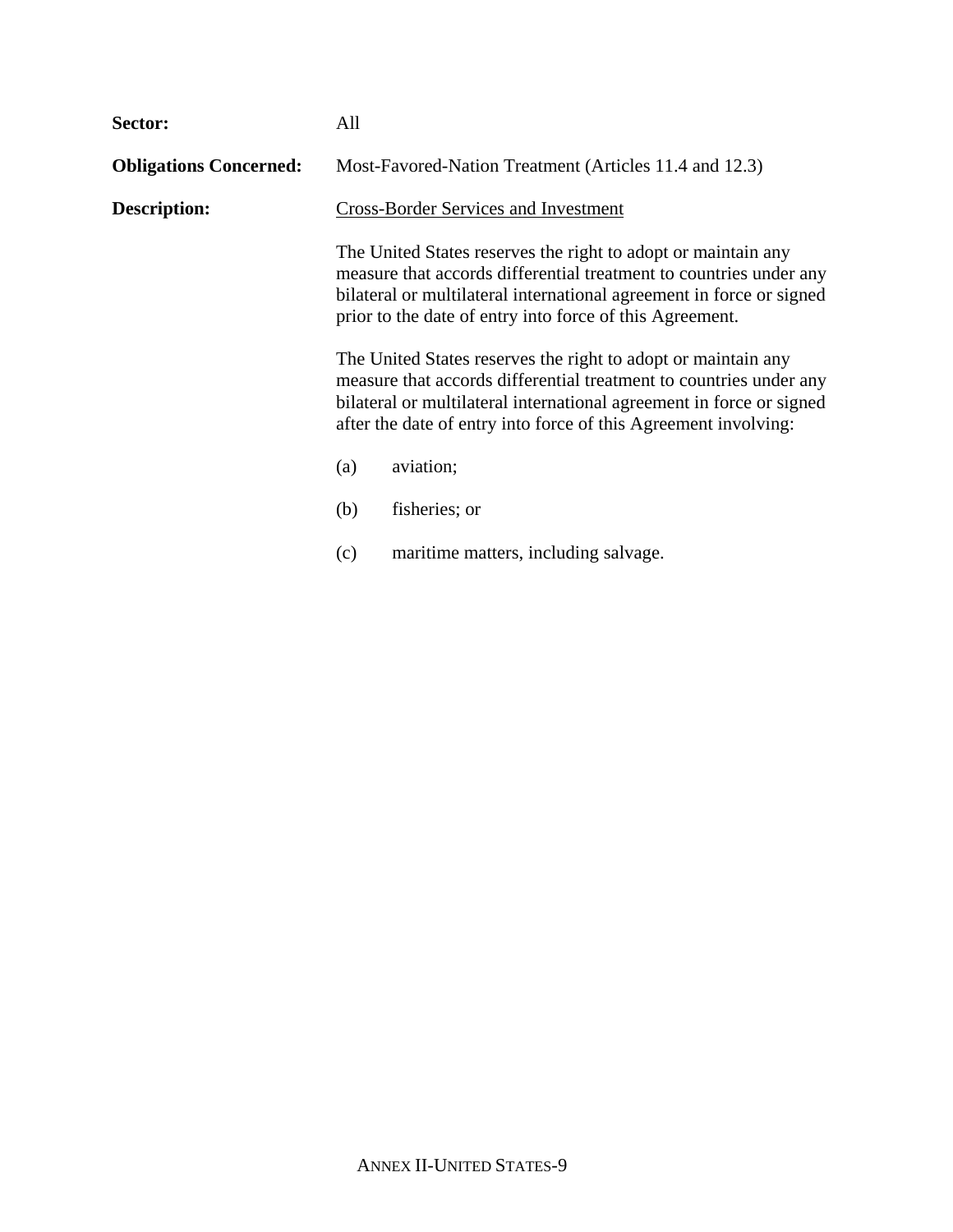## **APPENDIX II-A**

*For the following Sectors, U.S. obligations under Article XVI of the General Agreement on Trade in Services as set out in the U.S. Schedule of Specific Commitments under the GATS (GATS/SC/90, GATS/SC/90/Suppl.1, GATS/SC/90/Suppl.2, and GATS/SC/90/Suppl.3) are improved as described.*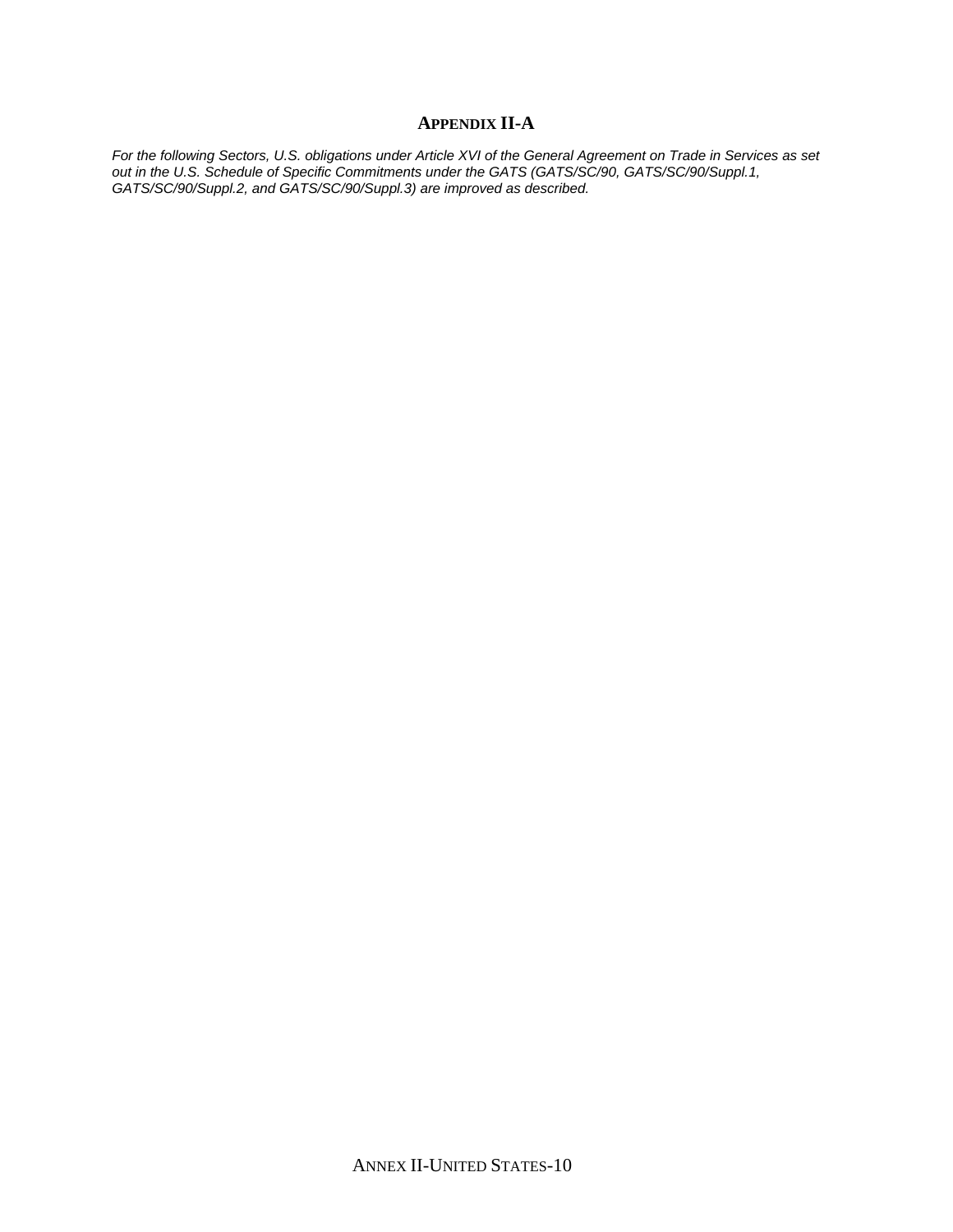| Sector/Subsector                                                                                                                                                                                             | <b>Market Access Improvements</b>                                                                                                                                                                                                                                                                                                                                                    |
|--------------------------------------------------------------------------------------------------------------------------------------------------------------------------------------------------------------|--------------------------------------------------------------------------------------------------------------------------------------------------------------------------------------------------------------------------------------------------------------------------------------------------------------------------------------------------------------------------------------|
| <b>Foreign Legal Consulting Services</b>                                                                                                                                                                     | Insert new commitments for the following states:<br>Louisiana, New Mexico: No limitations for modes 1-3 and mode<br>4 "Unbound, except as indicated in the horizontal section."                                                                                                                                                                                                      |
|                                                                                                                                                                                                              | Arizona, Indiana, Massachusetts, North Carolina, Utah: No<br>limitations modes 1-2; for mode 3 "in-state law office required,"<br>and mode 4 "Unbound, except as indicated in the horizontal<br>section. Additionally, an in-state law office required."                                                                                                                             |
|                                                                                                                                                                                                              | Missouri: No limitations modes 1-2; for mode 3 "Association with<br>in-state law office required," and mode 4 "Unbound, except as<br>indicated in the horizontal section. Additionally, association with<br>an in-state law office required."                                                                                                                                        |
| Accounting, Auditing and Bookkeeping Services                                                                                                                                                                | Modify mode 3 limitation as follows: Sole proprietorships or<br>partnerships are limited to persons licensed as accountants,<br>except in lowa where accounting firms must incorporate                                                                                                                                                                                               |
|                                                                                                                                                                                                              | Modify mode 4 limitation as follows: In addition, an in-state<br>office must be maintained for licensure in to receive a license<br>to perform audits in: $\dots$                                                                                                                                                                                                                    |
| <b>Engineering Services</b><br><b>Integrated Engineering Services</b>                                                                                                                                        | Replace existing description of Mode 4 with "Unbound, except<br>as indicated in the horizontal section."                                                                                                                                                                                                                                                                             |
| Research and development services: R&D services on natural<br>sciences, social sciences and humanities, and interdisciplinary<br>R&D services, excluding R&D financed in whole or in part by<br>public funds | Insert new commitments with no limitations for modes 1-3 and<br>mode 4 "Unbound, except as indicated in the horizontal<br>section."                                                                                                                                                                                                                                                  |
| Technical testing and analysis services, other than government-<br>mandated services or services financed in whole or in part by<br>public funds                                                             | Insert new commitments with no limitations for modes 1-3 and<br>mode 4 "Unbound, except as indicated in the horizontal<br>section."                                                                                                                                                                                                                                                  |
| Other business services, except for convention services. (Delete<br>"Translation and interpretation services only).                                                                                          | Insert new commitments for all "Other business services" with<br>no limitations for modes 1-3 and mode 4 "Unbound, except as<br>indicated in the horizontal section."                                                                                                                                                                                                                |
| Express Delivery Services (as defined in the FTA annex)                                                                                                                                                      | Insert new commitments with no limitations for modes 1-3 and<br>mode 4 "Unbound, except as indicated in the horizontal<br>section."                                                                                                                                                                                                                                                  |
| Sector/Subsector                                                                                                                                                                                             | <b>Market Access Improvements</b>                                                                                                                                                                                                                                                                                                                                                    |
| <b>Other Delivery Services</b>                                                                                                                                                                               | Insert new commitments with modes 1 and 3 limited as follows:<br>"None, except unbound for services supplied by the U.S. Postal<br>Service in accordance with a universal service obligation as<br>provided under domestic law <sup>2</sup> or the Universal Postal Union<br>Acts, no limitations on mode 2, and mode 4 "Unbound, except<br>as indicated in the horizontal section." |
| Higher Education Services (except flying instruction) <sup>3</sup>                                                                                                                                           | Insert new commitments with no limitations for modes 1-3 and<br>mode 4 "Unbound, except as indicated in the horizontal<br>section."                                                                                                                                                                                                                                                  |

<span id="page-10-0"></span> $^2$  Under U.S. law, the universal service obligation requires the U.S. Postal Service to receive, transmit, and deliver throughout the United States written and printed matter, parcels, and like materials.

<span id="page-10-1"></span><sup>&</sup>lt;sup>3</sup> For transparency purposes, individual U.S. institutions maintain autonomy in admission policies, in setting tuition rates, and in the development of curricula or course content. Educational and training entities must comply with requirements of the jurisdiction in which the facility is established. In some jurisdictions, accreditation of institutions or programs may be required. Institutions maintain autonomy in selecting the jurisdiction in which they will operate, and institutions and programs maintain autonomy in choosing to meet standards set by accrediting organizations as well as to continue accredited status. Accrediting organizations maintain autonomy in setting accreditation standards. Tuition rates vary for in-state and out-of-state residents. Additionally, admissions policies include considerations of equal opportunity for students (regardless of race, ethnicity, or gender), as permitted by domestic law, as well as recognition by regional, national, and/or specialty organizations; and required standards must be met to obtain and maintain accreditation. To participate in the U.S. student loan program, foreign institutions established in the United States are subject to the same requirements as U.S. institutions.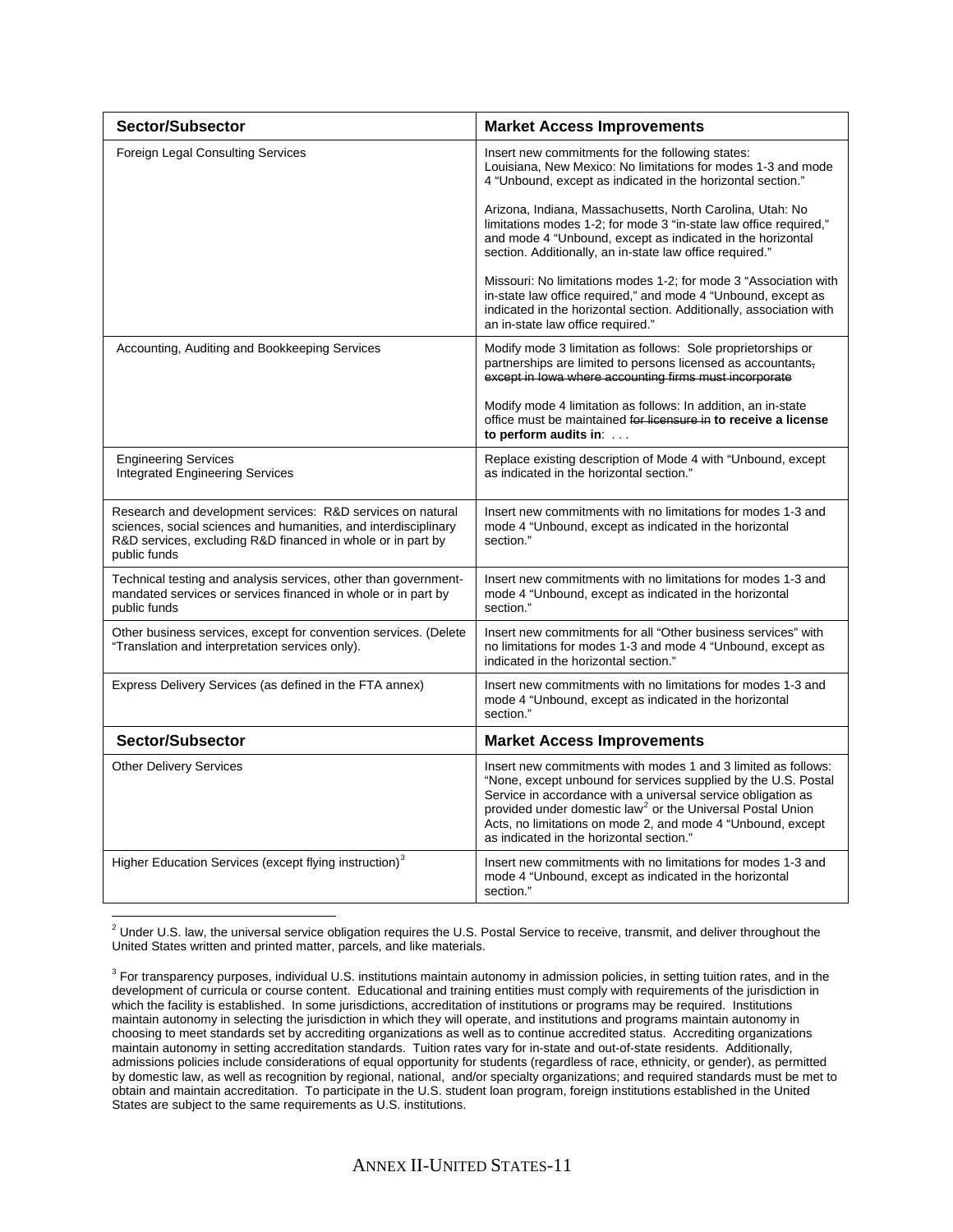| <b>Sector/Subsector</b>                                                                                                   | <b>Market Access Improvements</b>                                                                                                                                        |
|---------------------------------------------------------------------------------------------------------------------------|--------------------------------------------------------------------------------------------------------------------------------------------------------------------------|
| Motion Picture & Video Tape Home Video Entertainment<br><b>Production and Distribution</b>                                | Insert commitments according to this revised classification with<br>no limitations for modes 1-3 and mode 4 "Unbound, except as<br>indicated in the horizontal section." |
| Promotion or advertising services                                                                                         |                                                                                                                                                                          |
| Motion picture or video tape <sup>4</sup> production services                                                             |                                                                                                                                                                          |
| Motion picture or video tape <sup>4</sup> distribution services                                                           |                                                                                                                                                                          |
| Other services in connection with motion pictures and<br>video tape <sup>4</sup> production and distribution              |                                                                                                                                                                          |
| Motion Picture Projection Services                                                                                        |                                                                                                                                                                          |
| <b>Radio and Television Services</b>                                                                                      |                                                                                                                                                                          |
| Radio and Television Distribution Services                                                                                |                                                                                                                                                                          |
| Other services in connection with motion pictures and<br>video tape <sup>4</sup> production and distribution <sup>5</sup> |                                                                                                                                                                          |
| <b>Environmental Services</b>                                                                                             | Insert commitments according to this revised classification with                                                                                                         |
| Wastewater Management, excluding Water for Human<br>Use (Wastewater services (contracted by private<br>industry))         | no limitations for modes 1-3 and mode 4 "Unbound, except as<br>indicated in the horizontal section."                                                                     |
| Solid/hazardous waste management (contracted by<br>private industry)                                                      |                                                                                                                                                                          |
| Refuse disposal services                                                                                                  |                                                                                                                                                                          |
| <b>Sanitation and Similar Services</b>                                                                                    |                                                                                                                                                                          |
| Protection of ambient air and climate (Services to reduce<br>exhaust gases and other emissions to improve air quality)    |                                                                                                                                                                          |
| Remediation and cleanup of soil and water (Treatment,<br>remediation of contaminated/polluted soil and water)             |                                                                                                                                                                          |
| Noise and vibration abatement (Noise abatement<br>services)                                                               |                                                                                                                                                                          |
| Protection of biodiversity and landscape (Nature and<br>landscape protection services)                                    |                                                                                                                                                                          |
| Other environmental and ancillary services (Other<br>services not classified elsewhere)                                   |                                                                                                                                                                          |
| Physical well-being services <sup>67</sup>                                                                                | Insert new commitments with no limitations for modes 1-3 and<br>mode 4 "Unbound, except as indicated in the horizontal<br>section."                                      |

<span id="page-11-0"></span><sup>4</sup> For purposes of clarity, this class refers to theatrical and non-theatrical motion pictures, whether provided on fixed media or electronically.

 $\overline{a}$ 

<span id="page-11-2"></span><sup>6</sup> For transparency purposes, this subsector includes physical well-being services such as delivered by, inter alia, fitness centers, spas, salons, massage (excluding therapeutic massage), and ayurvedics. This subsector does not include regulated medical services.

<span id="page-11-3"></span> $^7$  For greater certainty, nothing in this commitment authorizes the provision of unregulated substances or affects the ability of state authorities to regulate substances that may be affiliated with these services.

<span id="page-11-1"></span><sup>&</sup>lt;sup>5</sup> For greater clarity, distribution services in this context may include the licensing of motion pictures or video tapes to other service providers for exhibition, broadcasting, or other transmission, rental, sale or other use.